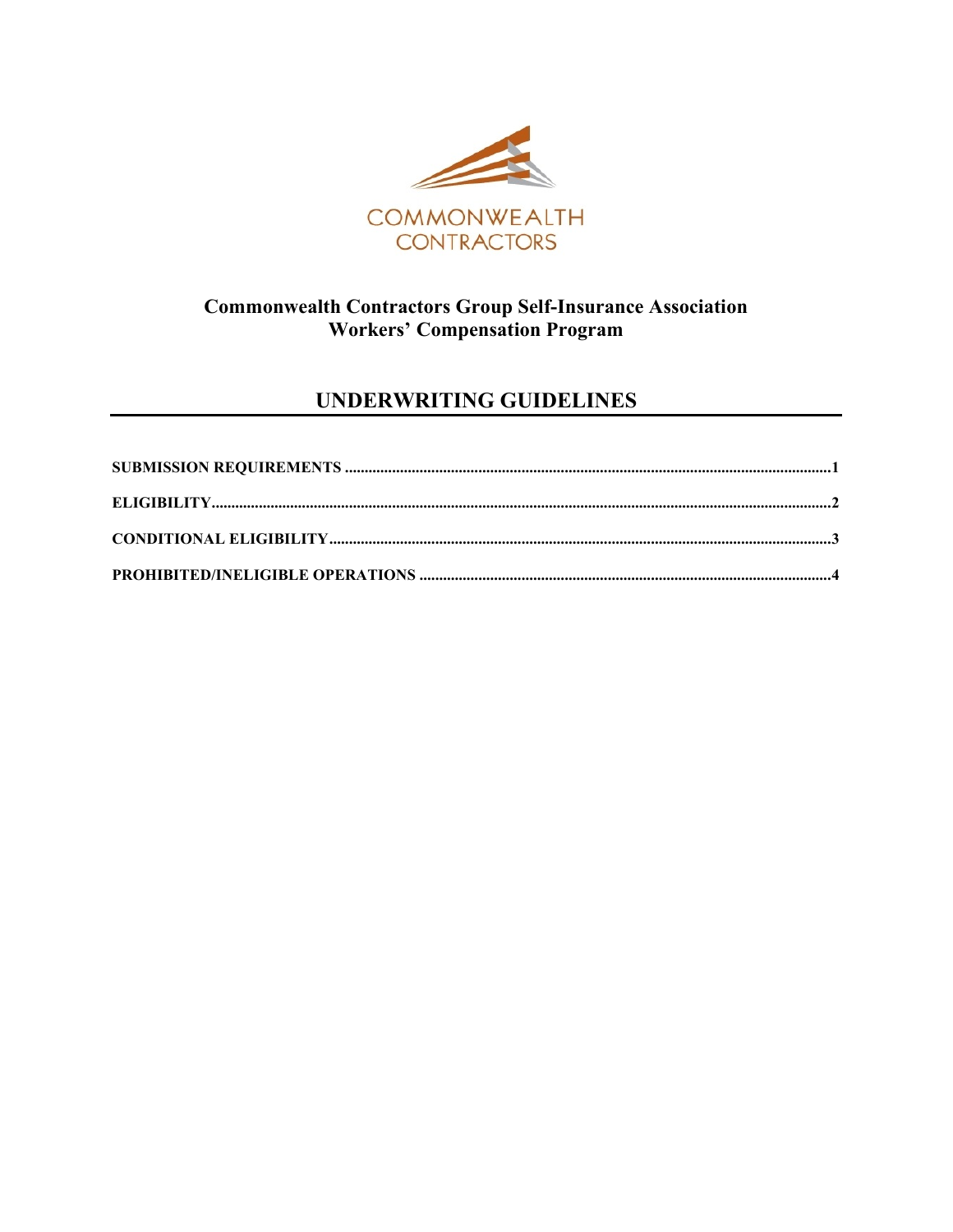#### <span id="page-1-0"></span>**SUBMISSION REQUIREMENTS**

Fully completed **Workers' Compensation Acord Application,** including the following information:

- Detailed Description of Operations
- Federal Employer ID Number or Social Security Number
- Experience Modification (for renewal not expiring) and NCCI Risk ID Number
- Currently valued (within the last 60 days) company loss runs including details on any claim(s) in excess of \$5,000, and premium figures for the current year PLUS 3 prior years.

**NOTE:** Current loss runs are required before a quote can be finalized and application for Group membership can be processed. A tentative and conditional quote can be issued without loss runs by exception, but is subject to verification with receipt of loss runs before a quote is finalized.

Providing the above information will assist the producer in receiving a final quotation in the shortest reasonable time. An ACORD form containing all requested information and current loss runs are essential for reaching this goal. Additionally, please be aware of the following regarding our underwriting process:

- Please allow up to 2 weeks for review which will allow each submission full consideration. However, immediate review may be done on exceptional submissions requiring urgent attention.
- Under no circumstances will coverage be backdated or extended beyond the effective date, prior to the date of actual approval.
- Applications will be reviewed within 60 days prior to the proposed effective date of coverage.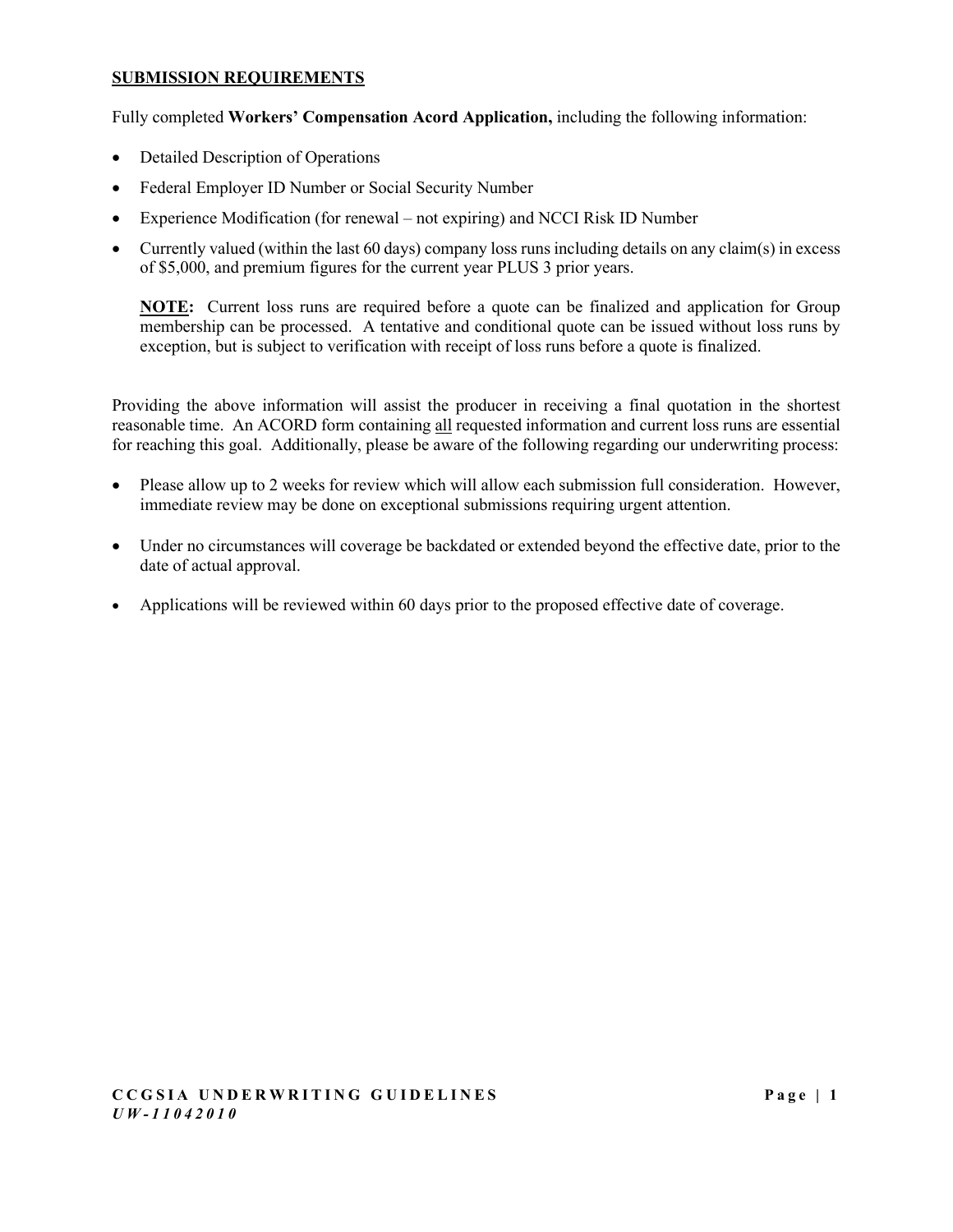#### <span id="page-2-0"></span>**ELIGIBILITY**

**TARGETED BUSINESS:** Only Virginia operations engaged in **construction or constructionrelated occupations** can participate, as further elaborated on in the rating classifications, which can be separately supplied.

**LOCATION OF OPERATIONS**: Only premium generated by Virginia operations can be covered by this program. Out-of-state operations will need to be covered elsewhere – refer to guidelines separately outlined in "Commonwealth Contractors' Group Policies" and included as an excerpt on page 5 of this document.

**MINIMUM PREMIUM:** Each member shall have a minimum annualized manual premium of \$5,000. In the event that the payroll audit indicates an annualized manual premium of less than \$5,000, \$5,000 will remain the basis upon which the experience modification, premium discount, and expense constant are subsequently applied.

**COMMON ANNIVERSARY DATE:** The Group has a common anniversary date of **April 1**. However, coverage for new members may be written at any time during the year – the premium will be pro-rated for the short-term and renewed on April 1 for a full year.

**MAXIMUM EMPLOYER'S LIABILITY LIMIT:** The maximum level of employer's liability available to members is \$1,000,000. Any increase over the standard limits will be at an additional charge and will be applied in accordance with the NCCI Basic Manual.

**GENERAL REQUIREMENTS:** Generally, potential Group member-employers must, at a minimum, have:

- **∙ A positive net worth,**
- **∙ Been in business for three years,**
- **∙ Not greater than a 1.24 experience modifier, and**
- **∙ No high-rise work.**

See sections labeled ["Conditional Eligibility"](#page-3-0) and ["Prohibited/Ineligible Operations"](#page-4-0) for additional information.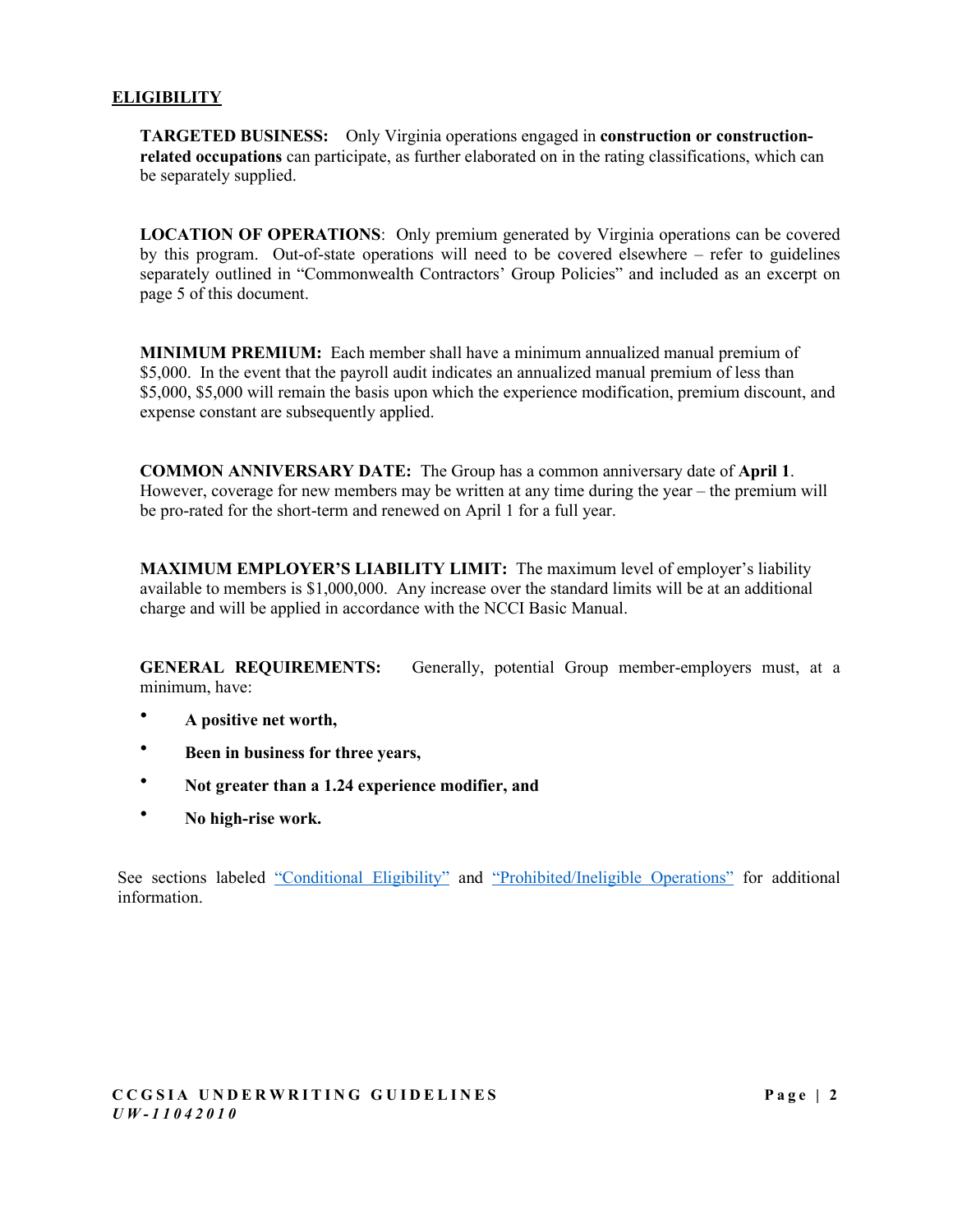## <span id="page-3-0"></span>**CONDITIONAL ELIGIBILITY**

Due to high risk potential, accounts with the exposures outlined below are conditionally eligible and will be carefully reviewed before a final determination can be made:

- Businesses which have been in operation less than three (3) years. For consideration, details of principals' previous experience must be submitted.
- Businesses which are not experience rated or have a current experience modification in excess of 1.24.
- Businesses with a loss ratio of 70% or more in the current year and/or a cumulative loss ratio for the three (3) immediate prior years exceeding 70%.
- Businesses with work exposures exceeding 2 stories.
- Any previously approved business which would like to activate its membership after the approved effective date.
	- a) If membership is sought more than 45 days (e.g.  $0.05/16/20$ ) after the previously approved effective date (e.g. 04/01/20), the business must submit an updated ACORD application if changes have occurred, or written confirmation there have been no changes, and currently valued loss runs (within the last 45 days) which both identify and verify any workers' compensation claims which may have occurred since the previous submission date.
	- b) If membership is sought within 45 days of the previously approved effective date, a letter must be signed and submitted by a company official (1) certifying that no workers' compensation claims have occurred since the previous submission date, or (2) explaining the details of the losses which did occur.
- Roofing exposures will be reviewed on an exceptional basis only, and will be given consideration based on premium level, loss experience, and extent of safety program and initiatives. Additionally, they must have a credit experience mod, show favorable results from a physical pre-inspection, and have final approval from the excess carrier.
- Demolition exposures will be conditionally eligible, with many factors to be closely evaluated, including the exposure to asbestos, machinery and crane hazards, manual material handling, blasting, etc. These risks will need to generate sufficient premium, have good loss history, have appropriate safety programs and practices in place, and will be subject to a physical pre-inspection. (Refer to Best's Underwriting Guide).
- Quarry exposures will be conditionally eligible, and safety procedures used to address the hazards involved, safety record, types of past claims, etc. must all be closely evaluated. Quarry exposures will be subject to a physical pre-inspection. (Refer to Best's Underwriting Guide).
- Railroad Construction or Repair will be conditionally eligible, and safety procedures used to address the hazards involved, safety record, types of past claims, etc. must all be closely evaluated. If deemed necessary, railroad construction exposures may be subject to a physical pre-inspection. (Refer to Best's Underwriting Guide).

*Continued…*

#### **CCGSIA UNDERWRITING GUIDELINES Pag e | 3** *U W - 11042010*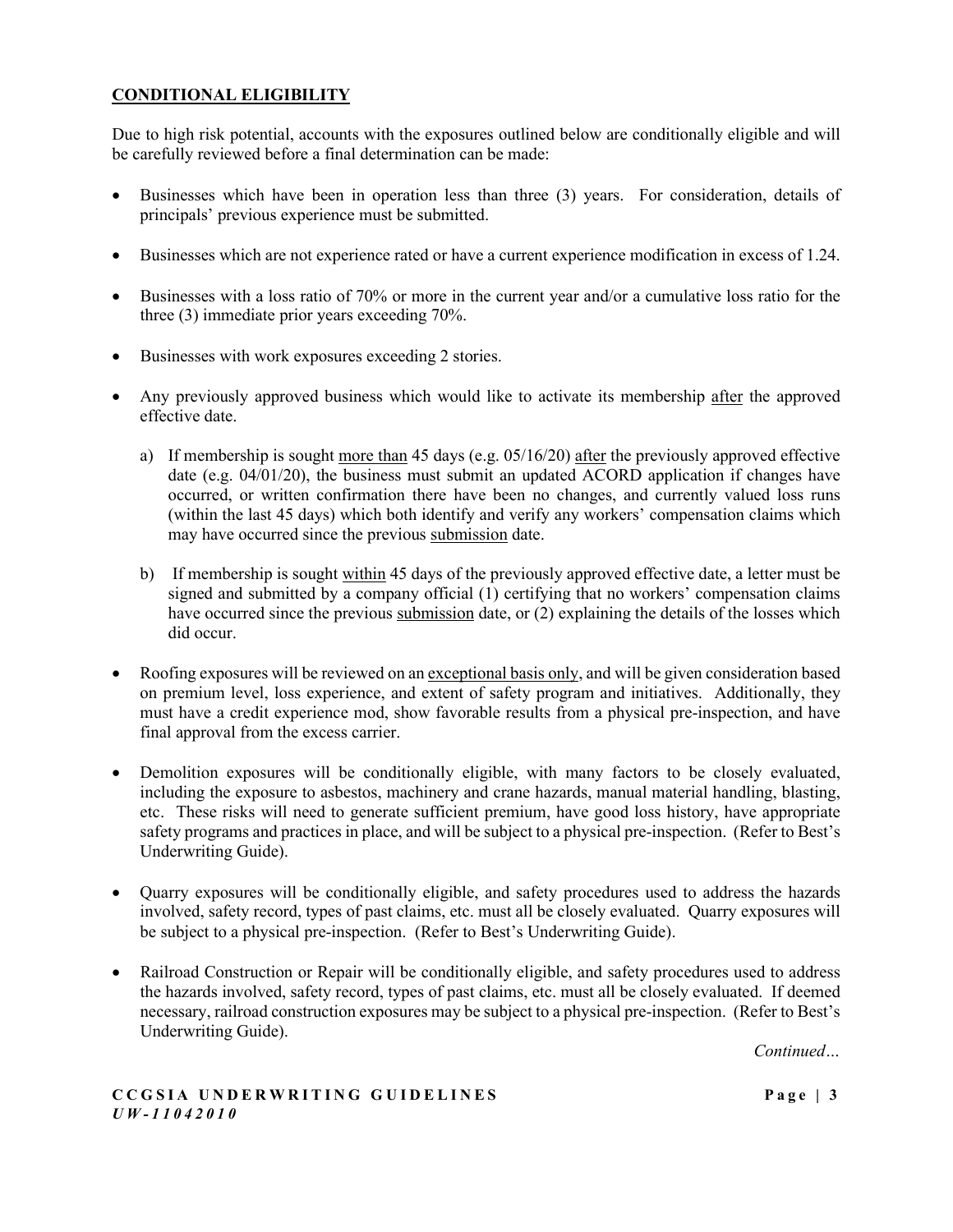## **CONDITIONAL ELIGIBILITY (CONT'D)**

- Known USL&H exposures for new applicants are conditionally eligible, with the following criteria:
	- 1. Minimum Annualized Manual Premium (total account) of \$10,000;
	- 2. Potential Annual USL&H Payroll must not exceed 10% of risk's Total Projected Annualized Payroll;
	- 3. Class Codes with potential USL&H exposure must be the same construction class codes currently accepted within our Guidelines. Must not have "true" USL&H class codes, including but not limited to stevedoring, shipbuilding, etc.;
	- 4. Good Loss History consistent with current guidelines;
	- 5. Subject to a physical pre-inspection;
	- 6. Must have appropriate safety programs and practices in place.

### <span id="page-4-0"></span>**PROHIBITED/INELIGIBLE OPERATIONS**

#### **New Applicants must not have operations which involve:**

- Uninsured Subcontractors
- Significant amounts of chainsaw work
- Asbestos/lead abatement
- Tunneling of any Type
- Sandblasting (except as incidental or secondary to another primary, eligible class)
- Dredging (except will be contemplated under Class Code 4000)
- Foundry Operations
- Hazardous Waste
- Heat Treating
- Metal Plating of any type
- Erection, installation, repair or painting of:
	- o Water Towers
	- o Silos
	- o Stacks
	- o Electrical and/or Media Transmission Towers
	- o Antennas and/or Receivers
	- o Gas Transmission Equipment
	- o Lock Gates
- Out-of-state exposures except in accordance with Commonwealth Contractors' Group Policies. The policy regarding out-of-state exposures is included on the next page for your reference.